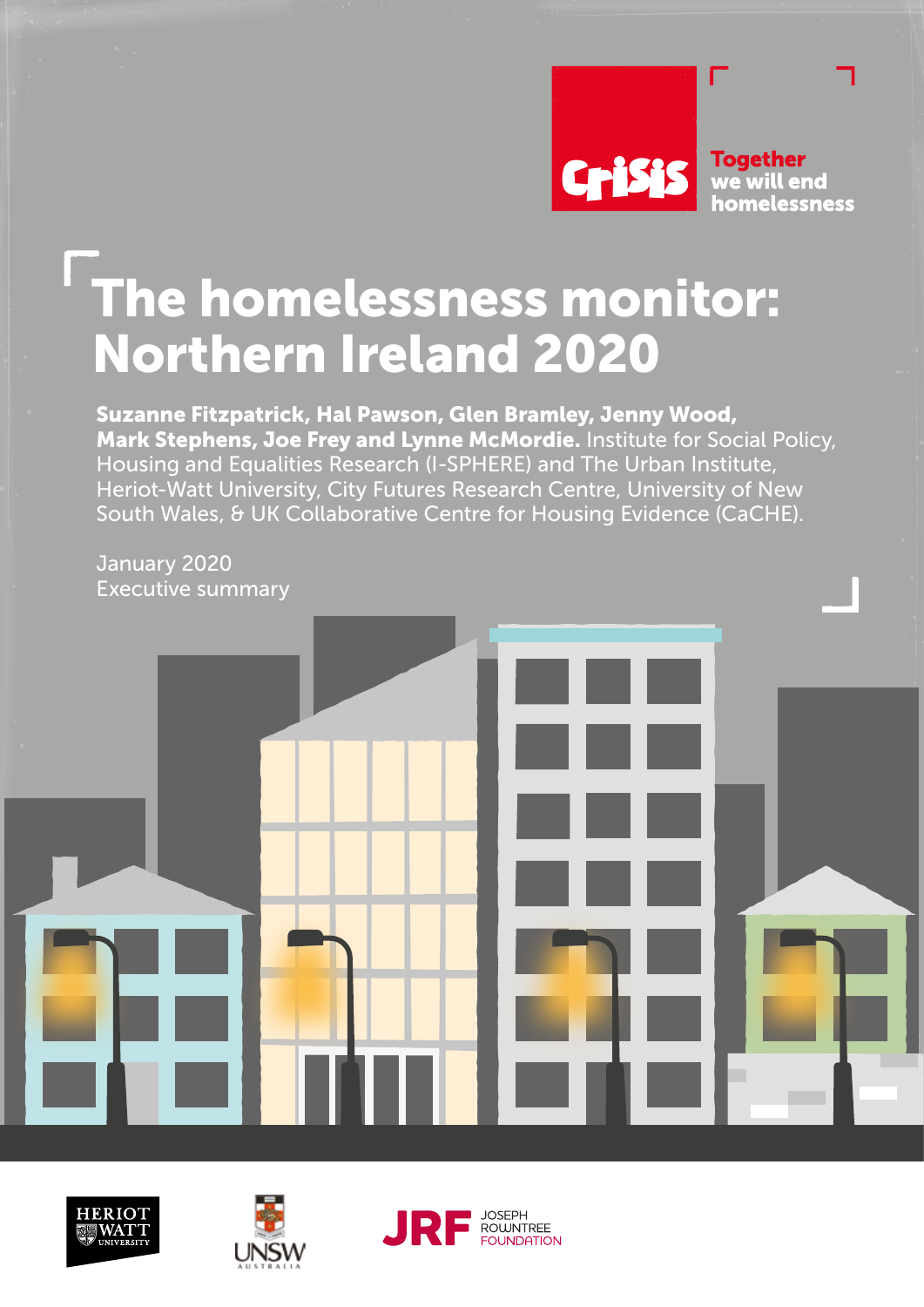### The homelessness monitor

The homelessness monitor is a longitudinal study providing an independent analysis of the homelessness impacts of recent economic and policy developments across the United Kingdom. Separate reports are produced for each of the UK countries.

## <sup>1</sup> The homelessness monitor: Northern Ireland 2020

This update report provides our account of how homelessness stands in Northern Ireland in 2020, or as close to 2020 as data availability allows. It also highlights emerging trends and forecasts some of the likely future changes, identifying the developments likely to have the most significant impacts on homelessness.

Suzanne Fitzpatrick, Hal Pawson, Glen Bramley, Jenny Wood, Mark Stephens, Joe Frey and Lynne McMordie. Institute for Social Policy, Housing and Equalities Research (I-SPHERE) and The Urban Institute, Heriot-Watt University, City Futures Research Centre, University of New South Wales, & UK Collaborative Centre for Housing Evidence (CaCHE).

January 2020 Executive summary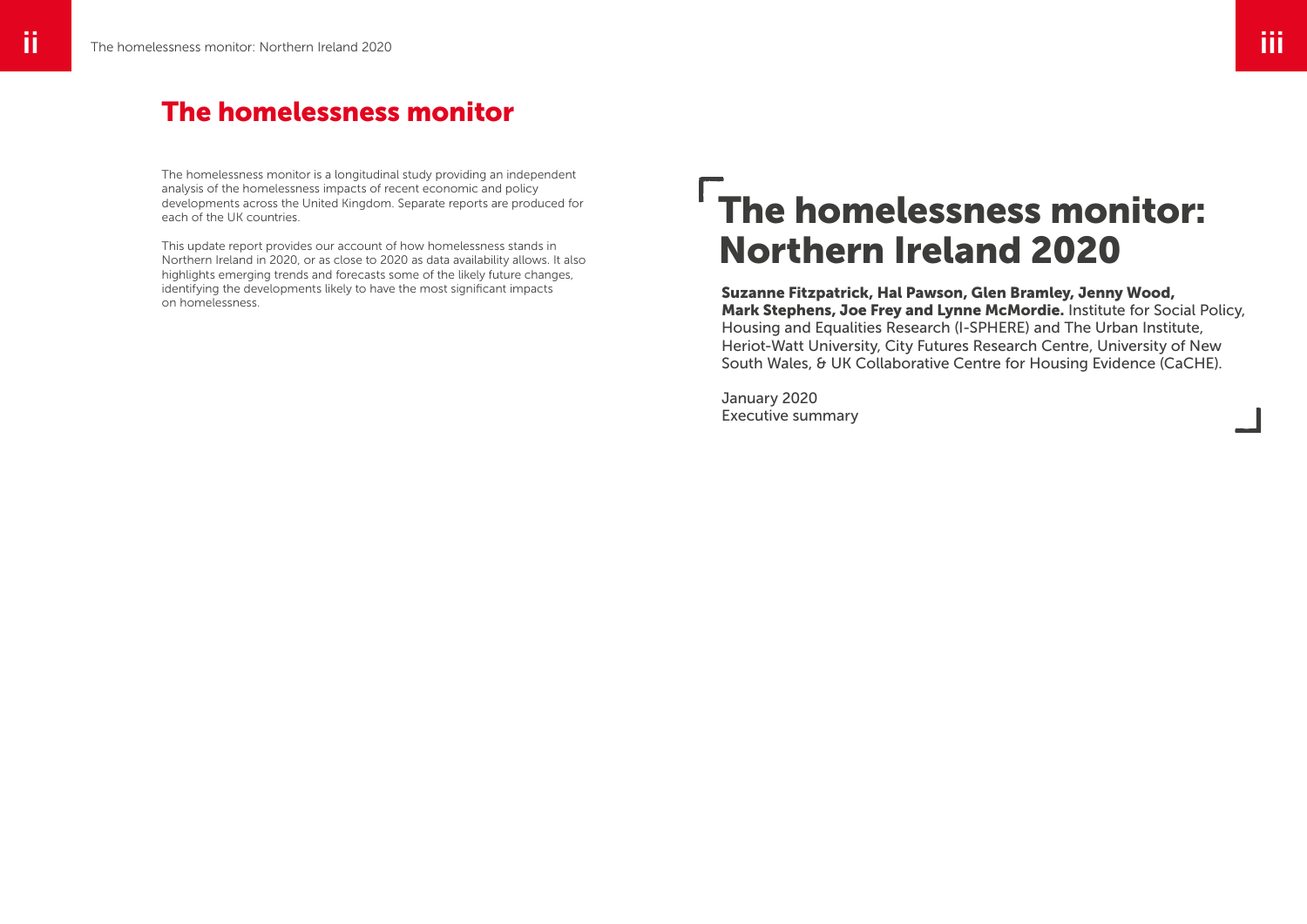#### Crisis head office

66 Commercial Street London E1 6LT Tel: 0300 636 1967 Fax: 0300 636 2012 www.crisis.org.uk

© Crisis 2020 ISBN 978-1-78519-070-4

Crisis UK (trading as Crisis). Registered Charity Numbers: E&W1082947, SC040094. Company Number: 4024938

### About Crisis UK

Crisis is the national charity for homeless people. We help people directly out of homelessness, and campaign for the social changes needed to solve it altogether. We know that together we can end homelessness.

### About the authors

Professor Suzanne Fitzpatrick, Professor Glen Bramley, Dr Jenny Wood, and Lynne McMordie are all based at the Institute for Social Policy, Housing, and Equalities Research (I-SPHERE), and Professor Mark Stephens at The Urban Institute, at Heriot-Watt University. Professor Hal Pawson is based at the City Futures Research Centre, University of New South Wales, and Joe Frey is based at the UK Collaborative Centre for Housing Evidence (CaCHE).

**Disclaimer:** All views and any errors contained in this report are the responsibility of the authors. The views expressed should not be assumed to be those of Crisis, the Joseph Rowntree Foundation or of any of the key informants who assisted with this work.

### Acknowledgements

This report was commissioned by Crisis, and funded by Crisis and the Joseph Rowntree Foundation (JRF), and our thanks go to Sophie Boobis, Matthew Downie and Dr Francesca Albanese at Crisis, and Sue Easton, Gráinne Walsh, Darren Baxter and Chris Goulden at JRF, for all of their support with this work. We are also extremely grateful to all of the key informants from the statutory and voluntary sector agencies who found time in their busy schedules to help us with this study. Our thanks also to Katie Colliver for her invaluable assistance with editing and formatting.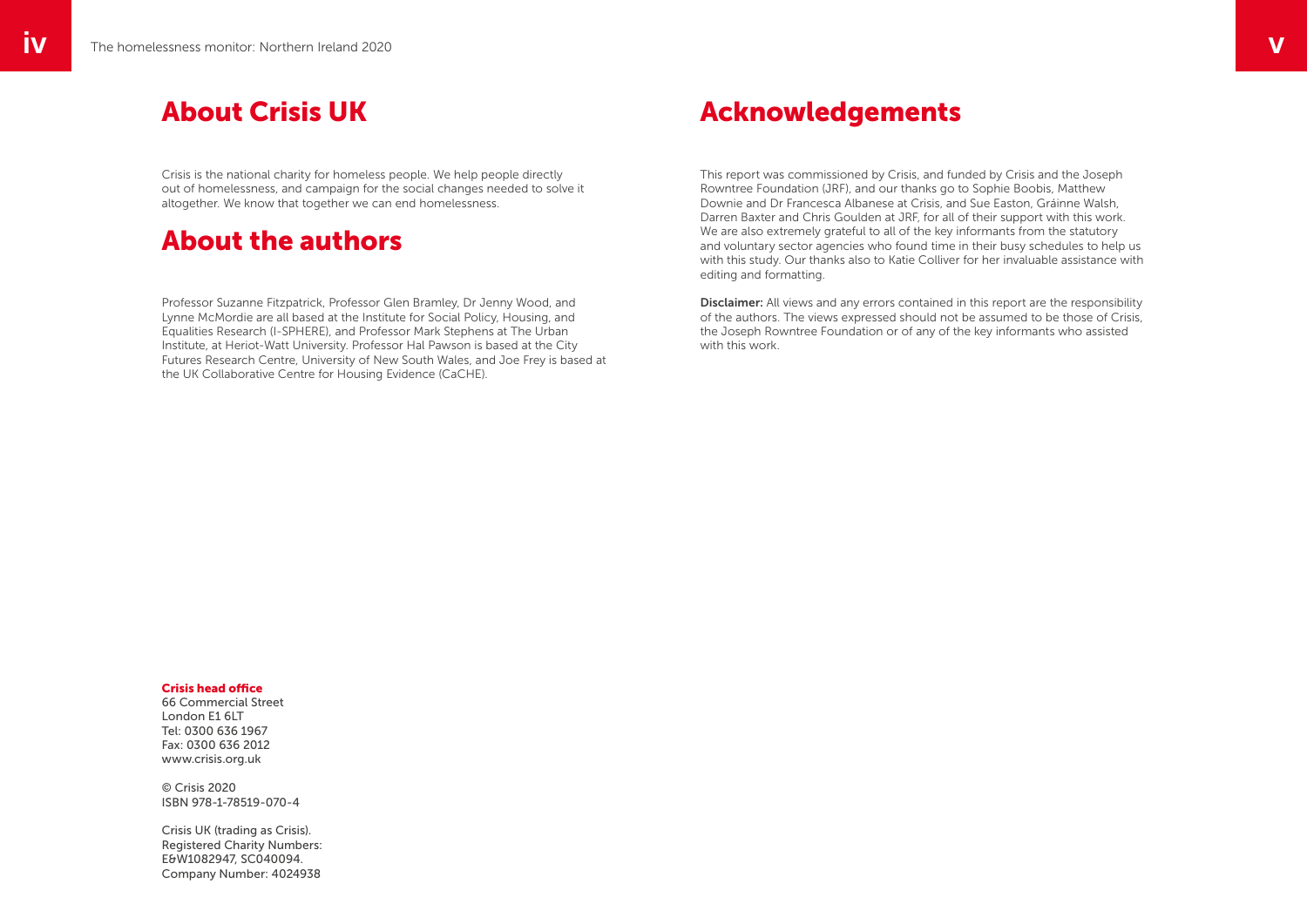Jon Sparkes Chief Executive, Crisis

Clarie Airsley

Claire Ainsley Executive Director at JRF

We all share a responsibility for ensuring everyone can access a safe and decent home. The combination of high rents, the benefits freeze, and a lack of housing options are locking families in Northern Ireland in poverty, living in temporary accommodation or facing destitution. This cannot be right.

Drawing on statistical analysis and in-depth interviews with key informants, this year's Northern Ireland Monitor identifies several pressure points of the housing and homelessness problem. The reduction in lettings by social landlords is a key reason for the increased pressure on the private rented sector. There is also growing gap between Local Housing Allowance (LHA) rates and rents and only 12 per cent of broad rental market areas in Northern Ireland have more than a fifth of properties available to let at below the LHA rate.

This accumulation of housing issues means that temporary accommodation placements in Northern Ireland are at a decade-long high at 3,000 households. Whilst the recent power sharing deal commits to extending the mitigation package, it is a temporary solution that will not cover all aspects of welfare reform. The multi-year budget and spending plan that the newly formed government are considering must consider LHA and welfare mitigation.

The Homelessness Monitor Northern Ireland 2020 has been published at a moment of change as the Assembly and Executive returns after a three year hiatus to take responsibility for driving key social and economic policies and programmes, and the impact of the UK's exit from the European Union becomes clearer. Whilst currently uncertain, the impact on homelessness, if any, will need to be considered as part of any discussion about tackling and ending homelessness.

There is a role for the Northern Ireland Executive and the Westminster to play. The UK Government must use the next Budget to ease the pressure on households struggling with high rents. The Executive must deliver on outcomes agreed in the *New Decade New Approach Deal* .

Homelessness is not inevitable. With the right policies and investment, ending homelessness or preventing it happening in the first place is truly within our capabilities. We simply can't avoid the evidence any more, this report is a crucial reference point to guide action in Northern Ireland and make homelessness a thing of the past.

• The Northern Ireland Housing Executive practice of processing rehousing applications of people affected by ill health and occupying unsuitable housing via the homelessness legislation rather than through the "normal" allocations system significantly contributes to the historically high recorded incidence of statutory homelessness

# Foreword

### Key points

1 Parallel Homelessness Monitors are being published for England, Scotland and Wales. All of the UK Homelessness Monitor reports are available from http://www.crisis.org.uk/pages/homelessnessmonitor.html



The Homelessness Monitor series is a longitudinal study providing an independent analysis of the homelessness impacts of recent economic and policy developments in Northern Ireland and elsewhere in the United Kingdom. 1 This updated report provides an account of how homelessness stands in Northern Ireland in 2020, or as close to 2020 as data availability allows.

Key points to emerge from our latest analysis are as follows.

- Housing, homelessness and welfare policy development in Northern Ireland has been severely hampered since January 2017 following the collapse of the Northern Ireland Assembly. At the same time, the potentially serious economic, political and social implications for Northern Ireland of a disorderly Brexit are casting a long shadow over all areas of public policy.
- The number of rough sleepers across Northern Ireland was estimated to be 38 in November 2018. Of these, 16 were in Belfast – up from only five a year earlier. Enumerated rough sleeping in Northern Ireland nonetheless remains relatively small in scale compared with other UK jurisdictions. However, independent sources of evidence suggest that the overall scale of rough sleeping may be substantially greater than
- 
- 
- 

indicated by these official street counts, affecting closer to 250 people on an average night.

• In 2018/19 some 18,200 households were logged as homelessness presentations in Northern Ireland, of which more than two thirds – 12,500 – were judged as "Full Duty Applicant" cases. The total number of homelessness presentations has been virtually static over the past few years, but Full Duty Applicant cases have been steadily rising, increasing by 26% since 2009/10.

# Executive summary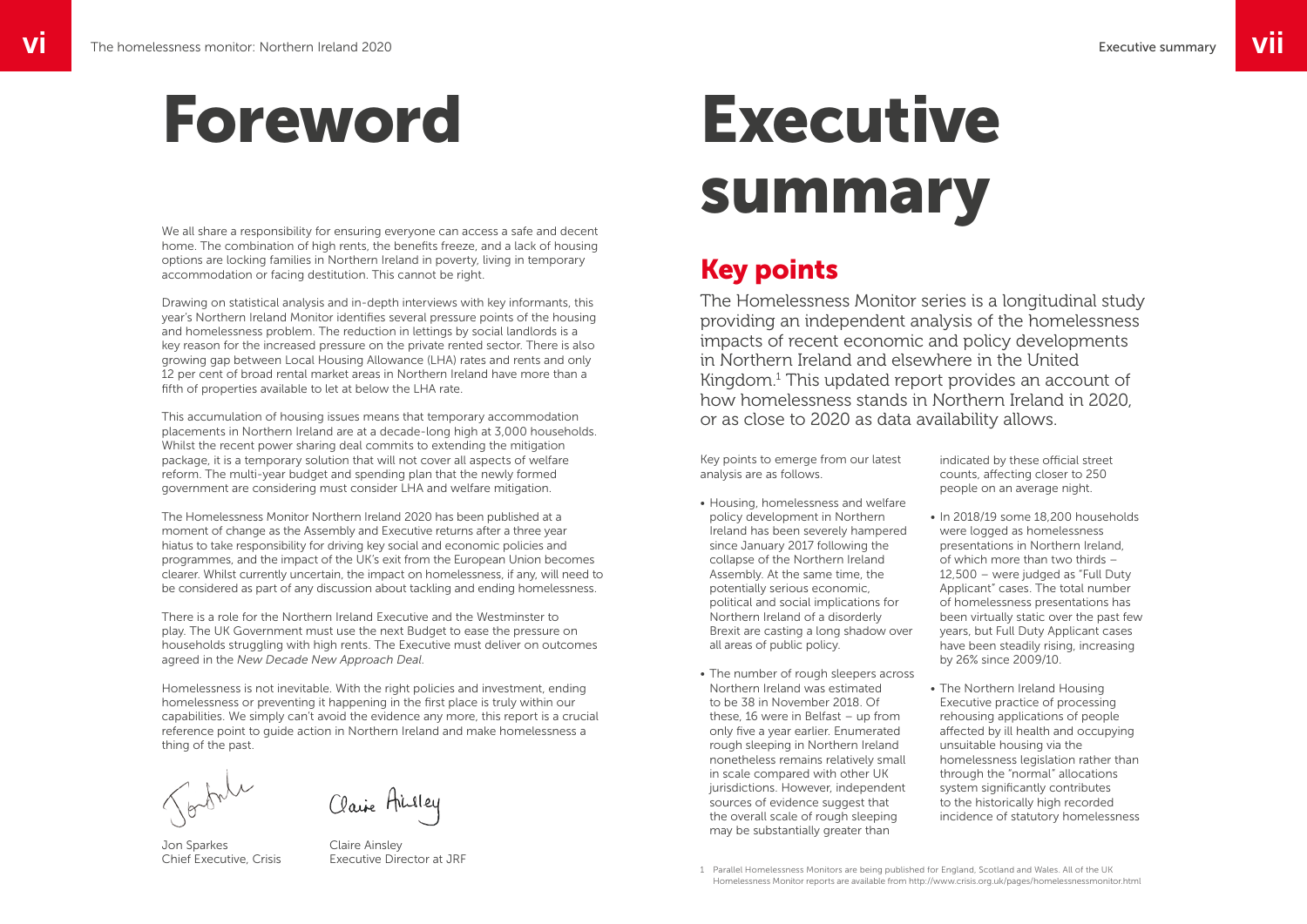in Northern Ireland as compared with other UK jurisdictions.

- It also helps to explain the strikingly high proportion of social housing allocations accounted for by statutory homeless cases in Northern Ireland. In 2017/18 lettings to homeless households accounted for no less than 88% of all Housing Executive lettings to new tenants, as compared with 39% of all social lets to new tenants in Scotland, and only 21% of all local authority lets to new tenants in England.
- The overall scale of annual temporary accommodation placements has oscillated within a fairly narrow band over recent years in Northern Ireland. Nevertheless, the figure for 2017/18 was the highest of the decade, at just over 3,000.
- Non-self-contained forms of accommodation including bed and breakfast and hostels accounted for more than half of the 1,629 total temporary accommodation placements made in the first and second quarters of financial year 2018/19. While private single lets account for the bulk of placements at a point in time, more than a quarter of households in temporary accommodation as at 10 January 2019 were living in non-selfcontained premises.
- The number of concealed potential households who would want or expect to live separately is estimated at between 70,000 and 112,000: 9-15% of all households in Northern Ireland. These numbers have been relatively stable since 2015, and the proportion of adult children living with parents remains higher than in the rest of the UK.
- Overcrowding in Northern Ireland appears to be static or slightly increasing, with a strong increase in crowding in private renting, leading to Northern Ireland now showing

higher rates than Scotland and Wales. The proportion of households with insufficient bedrooms against the standard is 3.1% in Northern Ireland, affecting about 24,000 households.

- The roll-out of Housing Solutions and Support across Northern Ireland has generally been welcomed, with the associated enhanced data capture also felt to be an encouraging development. While the content of the Northern Ireland Housing Executive Homelessness Strategy 2017-2022 commanded general consensus, concerns remain with regard to implementation. The shift from a "rough sleeping" to a "Chronic Homelessness Action Plan" under the auspices of the Strategy received an enthusiastic reception.
- The Department for Communitiesled Inter-departmental Action Plan, intended to complement the Homelessness Strategy with a focus on "non-accommodation" elements, was generally welcomed, especially with regards to the enhanced engagement of health services that it appears to have helped precipitate. However, some of the actions around education, for example, were felt to be somewhat misdirected.
- The Supporting People budget has been protected but frozen in Northern Ireland for a number of years, meaning that there has been a year-on-year reduction in value, putting pressure on some voluntary sector providers. While the continuation of its ring-fenced status is viewed as a major victory for the homelessness sector, this is currently out to consultation.
- Lettings by social landlords have been on a downward trajectory for some time, whilst the number of applicants in housing stress has risen. This suggests that the supply of social rented housing is one of the main pressure points in the Northern Irish housing system, and this is

further evidenced by the frequency with which private tenants cite the length of social landlord waiting lists as a reason for opting for private renting.

- Attempts to increase the supply of social and affordable housing have been hampered by the absence of an agreed policy on Developer Contributions in Northern Ireland, although local government intend to use the Local Development Plans process to introduce local planning policies.
- Moreover, a temporary "derogation" that postpones both the Office of National Statistics' decision to reclassify Northern Ireland's housing associations as public bodies, and the severe budgetary implications of this, is due to end in March 2020. An Office of National Statistics decision to reverse this reclassification decision is dependent on legislation being passed that will deregulate housing associations. It will also legislate for the ending of the Statutory House Sales Scheme (the Northern Ireland equivalent of Right to Buy). The Northern Ireland Office has now committed to passing this legislation through Westminster as soon as possible.
- There is an ongoing shortfall in funding for the Housing Executive. It is estimated that an additional £1bn is required over a ten-year period to undertake necessary repairs and improvements to the stock, without which there is the danger that a proportion of the stock will have to be "decommissioned" for health and safety reasons.
- The Welfare Reform "mitigation" package introduced in stages in 2016 and 2017 has succeeded in protecting many low-income households, especially social sector

tenants, from significant reductions in their benefits. However, this protection is due to come to an end in March 2020.

• The private rented sector has grown enormously over the past 20 years and is now a similar size to the social rented sector in Northern Ireland. Its growth has moderated in recent years. There is little evidence of "no fault" evictions rising to anything like the extent that has occurred in England in recent years, and the loss of rented accommodation is cited as a reason for homelessness acceptances in only a relatively modest proportion of total Full Duty Applicant cases (13%), albeit that this category has exhibited a large proportionate increase over the

- past decade.
- percentile.

• Unlike tenants in the social sector, there has been no mitigation package to protect private sector tenants against the impact of the growing gap between Local Housing Allowance and contractual rents. Recent research demonstrates that in only 5 out of the 40 broad rental market areas-property type combinations are 20% or more of the properties available to let at below the Local Housing Allowance rate, a rate which should reflect the 30th

### Trends in homelessness Rough sleeping

There has been a perceived rise in rough sleeping in Northern Ireland in recent years. This perception is partly related to a visible increase in "street activity" including street begging and street drinking. 2 Nevertheless, given the lack of any historical series it is difficult to judge whether rough sleeping in Northern Ireland is, in fact, changing in scale in any sustained way.

<sup>2</sup> NIAO (2017) *Homelessness in Northern Ireland*, Belfast: Northern Ireland Audit Office. Available at: https:// www.niauditoffice.gov.uk/sites/niao/files/media-files/Homelessness%20in%20Northern%20Ireland%20 Full%20Report\_0.pdf.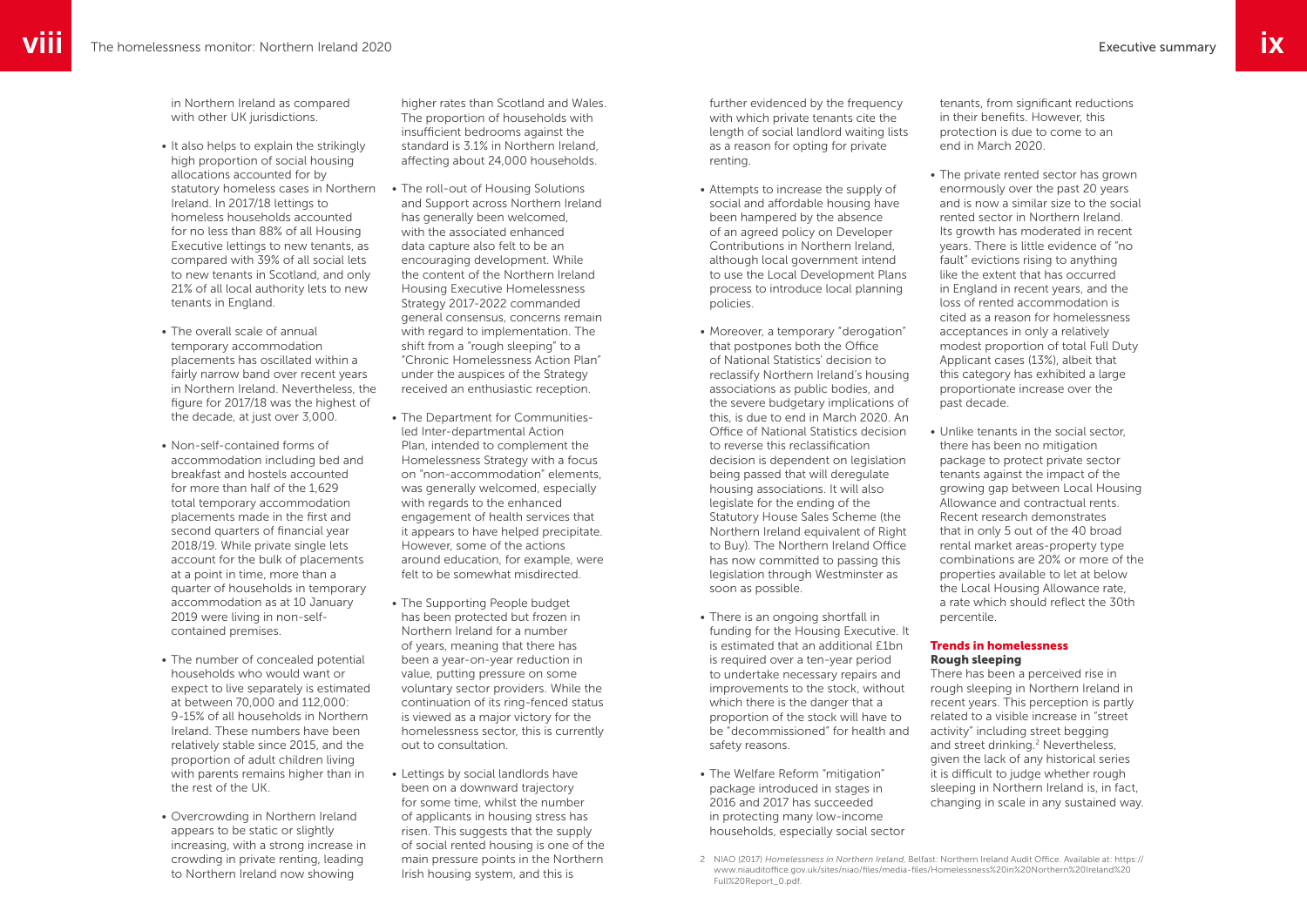Drawing on street count data for Belfast, Derry/Londonderry and Newry, as well as estimates for other areas, Northern Ireland Housing Executive put the November 2018 number of rough sleepers across the jurisdiction at 38. 3 Of these, 16 were in Belfast – up from only five a year earlier. Nonetheless, enumerated rough sleeping in Northern Ireland remains relatively small in scale compared with other parts of the UK and with the Republic of Ireland.

However, as elsewhere in the UK, independent sources of evidence suggest that the overall scale of rough sleeping in Northern Ireland is substantially greater than indicated by official street counts. Based on 2012 survey data (UK-wide Poverty and Social Exclusion study) it can be inferred that the typical nightly number of rough sleepers in Northern Ireland was then around 250. Similarly, emergency service user data collated in the 2017 Joseph Rowntree Foundation "Destitution in the UK" study, 4 generated a "grossed up" snapshot estimate of rough sleeping in Northern Ireland of 250.

#### Statutory homelessness

- by 26% since 2009/10, whereas total legislation to process rehousing<br>3 NIHE (2019) *Tackling Rough Sleeping in Northern Ireland: Key facts and figures*, Online: Northern Ireland Housing Executive. Available at: https://www.nihe.gov.uk/getmedia/665fcdd6-146e-4389-8a3bc3d5c8403f23/Tackling-rough-sleeping-in-NI-key-facts-figures.pdf.aspx.
- 4 Fitzpatrick, S., Bramley, G., Sosenko, F., Blenkinsopp, J., Wood, J., Johnsen, S., Littlewood, M. and Watts, B. (2018) *Destitution in the UK 2018: Final Report, York: Joseph Rowntree Foundation*. Available at: https:// www.jrf.org.uk/report/destitution-uk-2018.
- 5 Fitzpatrick, S., Pawson, H., Bramley, G., Wilcox, S. and Watts, B. (2016) *The Homelessness Monitor: Northern Ireland 2016*, London: Crisis.
- 6 NIHE (2017) *Homelessness Strategy for Northern Ireland 2017-2022: Ending Homelessness Together*, Belfast: Northern Ireland Housing Executive. Available at: https://www.nihe.gov.uk/Documents/ Homelessness/homelessness-strategy-northern-ireland-2017-2022.aspx?ext=.

In 2018/19 some 18,200 households were logged by the Northern Ireland Housing Executive as homelessness presentations. Of these, more than two thirds – 12,500 – were judged as "Full Duty Applicant" cases. The total number of homelessness presentations has been virtually static over the past few years, while Full Duty Applicant cases have been steadily rising. Thus, the latter have increased

logged presentations in 2018/19 were 2% lower than in the 2009/10 base year.

Proportionate to total population, statutory homeless numbers in Northern Ireland have historically run at much higher rates than in England and Wales and somewhat higher than in Scotland. 5 In part, this reflects the fact that, while homelessness acceptances in England and Wales fell substantially in the mid-2000s (especially in England), as a result of the introduction of Housing Options, they remained largely stable in Northern Ireland.

However, another contributory factor is the statistical treatment of certain categories of applicant, and in particular those who are accepted as homeless on grounds that their "accommodation is not reasonable". This was the largest single "reason for homelessness" category among 2018/19 FDA cases (at 32%). Moreover, between 2009/10 and 2018/19 this cohort grew from 2,490 to  $3,674 - a$ rise of 59%. This classification is unique to Northern Ireland and, as indicated by Northern Ireland Housing Executive, may involve issues of *"affordability, property unfitness levels, unsuitability for the needs of the household, severe overcrowding etc"* . 6 More than 80% of these applicants were deemed as Full Duty Applicant cases because their accommodation is not reasonable in relation to their disability or health (including mental health) condition.

It seems, therefore, that the Northern Ireland Housing Executive's interpretation of the homelessness legislation to process rehousing

applications of people affected by ill health and occupying unsuitable housing via this route rather than through the "normal" allocations system (i.e. as waiting list applicants) significantly contributes to the historically high recorded incidence of statutory homelessness in Northern Ireland.<sup>7</sup> It also helps to explain the strikingly high proportion of social housing allocations accounted for by statutory homeless cases in Northern Ireland. In 2017/18 lettings to homeless households accounted for no less than 88% of all Northern Ireland Housing Executive lettings to new tenants, as compared with 39% of all social lets to new tenants in Scotland, and only 21% of all local authority lets to new tenants in England. 8 A recent increase in the figure for Northern Ireland (e.g. from 76% in 2014/15) has further accentuated a long-established contrast between Northern Ireland and other UK jurisdictions in this respect.

Single adults of working age accounted for exactly half of all presentations as homeless to the Northern Ireland Housing Executive in 2018/19, and family households made up just under a third (32%). While "pensioner households" comprise only 13% of all presentations, recent years have seen a striking increase in this group, up by 22% between 2009/10 – 2018/19.

However, though pensioner household applications have risen fastest in percentage terms over this period, the growth in single adults aged 26-59

- *Ireland 2016*; London: CRISIS
- 8 Stephens, M., Perry, J., Williams, P. and Young, G. (2019) *UK Housing Review 2019.* Coventry: Chartered Institute of Housing. Tables 97b, 103 and 104
- 9 It should be noted that, in enumerating the throughput of placements during the cited financial years, these statistics differ from the 'stock' measure of temporary accommodation placements in Great Britain – i.e. the number as at a given date.
- 10 These are defined by DfC as follows: "A single let is a private dwelling which is made available on a temporary basis to a homeless household while they are waiting for permanent rehousing. These dwellings are normally in the private rented sector". NIHE (2019) *Northern Ireland Homelessness Bulletin April - September 2018*, Online: Department for Communities, Northern Ireland Statistics & Research Agency, Northern Ireland Housing Executive. Available at: https://www.communities-ni.gov.uk/system/ files/publications/communities/ni-homelessness-bulletin-apr-sep-2018.PDF.
- 11 NIHE (2019) *Northern Ireland Homelessness Bulletin April September 2018*, Online: Department for Communities, Northern Ireland Statistics & Research Agency,

single applicants, by contrast, have diminished considerably. Not only have such applications declined by 30%, but the numerical reduction in younger adults over the period (1,225) has outweighed the combined increase in pensioners and adults aged 26-59

(1,030).

has been numerically larger. Younger for more than a year.<sup>11</sup><br>7 Fitzpatrick, S., Pawson, H., Bramley, G., Wilcox, S. & Watts, B. (2016) *The Homelessness Monitor: Northern* The overall scale of temporary accommodation placements has oscillated within a fairly narrow band over recent years in Northern Ireland. Nevertheless, the figure for 2017/18 – the latest year for which published data is currently available – was the highest of the decade, at just over 3,000. 9 In a new statistical series, Northern Ireland Housing Executive reports a breakdown of temporary accommodation placements over a six-month period, according to the type of housing concerned. This shows that bed and breakfast, hostels and similar forms of nonself-contained accommodation accounted for more than half of the 1,629 total placements made in the first and second quarters of financial year 2018/19. Private single lets10 account for the bulk of placements at a point in time (reflecting the fact that such placements are, on average of longer duration). Even so, of the 2,065 placements as at  $10$  January 2019, some 586 – more than a quarter of the total – were living in nonself-contained premises. Within this cohort, almost half (45%) had been accommodated as such for more than six months, with a quarter (26%) resident in accommodation of this kind for more than a year. $11$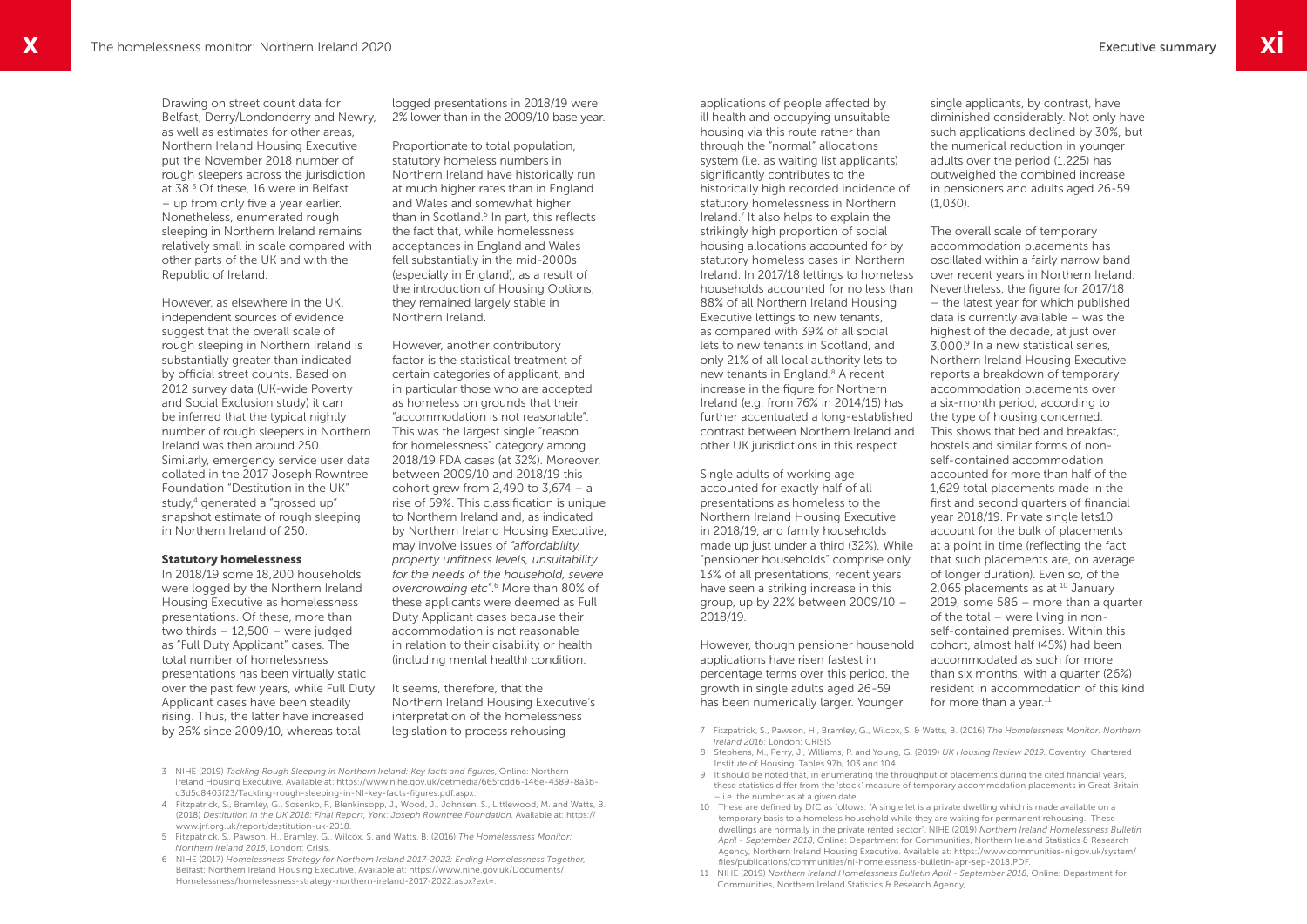### Hidden and wider homelessness risks

People may be in a similar housing situation to those who apply to housing authorities as homeless, that is, lacking their own secure, separate accommodation, without formally applying or registering with Northern Ireland Housing Executive. Such people are sometimes referred to as "hidden homeless", although perhaps it would be more accurate to characterise some of these groups as people with unmet housing needs who are at risk of homelessness. A number of largescale/household surveys enable us to measure some particular categories of potential hidden homelessness or wider risk of homelessness: *concealed households*; households who are *sharing* accommodation; and *overcrowded* households. It is important to emphasise that not everyone living in these situations will actually be homeless, but these phenomena are indicative of the kinds of housing pressures that may be associated with hidden homelessness or a risk of falling into homelessness.

The number of concealed potential households who may want or expect to live separately is estimated at between 70,000 and 112,000: 9-15% of all households in Northern Ireland. These numbers have been relatively stable since 2015, and the proportion of adult children living with parents remains higher than in the rest of the UK. The propensity of younger adults to head households has tended to rise in Northern Ireland in recent years, against falling trends in rest of UK. This is probably indicative of both an easier general housing market and economic improvement following the peace agreement. Equally, some recent fluctuations in rates of household formation could reflect the very dramatic "boom and bust" in the housing market in Ireland (North and South) in the late 2000s.

12 These trends appear to differ from those seen in the Rest of the UK, according to the available UK-wide data source (UKHLS).

Northern Ireland appears to have seen an increase in sharing since 2012, to higher levels than the rest of UK, but the prevalence of larger groups sharing in the social rented sector suggests possible inconsistencies in recording of congregate supported accommodation.

Overcrowding was less common in Northern Ireland than in the other UK countries, particularly compared to England, in 2010. However, as rates in the other UK countries appear to have fallen, the rates in Northern Ireland were static to 2013 and then rose in 2016. The rate of overcrowding in Northern Ireland is now higher than in Wales or Scotland, but still lower than in England. The proportion of households with insufficient bedrooms against the standard is 3.1% in Northern Ireland, affecting about 24,000 households.

Overcrowding is more common in social renting (4.0%) and private renting (4.8%) and lower in owner occupation (2.3%). Private renting especially, but also social renting, and owner occupation, have all seen increases in overcrowding in Northern Ireland between 2010 and 2016.<sup>12</sup> In Northern Ireland, overcrowding is more prevalent for working age households without children than it is for families with children, a different situation from that in the UK as a whole where more families are affected.

### Economic and policy impacts on homelessness

Northern Ireland experienced the deepest recession of any UK countries, and output recovered to pre-recession levels only in 2015. There has been some catching up with the rest of the UK more recently but within the context of economic low growth that is expected to continue, and the uncertainty surrounding Brexit. Economic growth is expected to be

lower throughout the UK as a result of Brexit, with the severity depending on the nature of the trading agreement reached with the EU.

The labour market in Northern Ireland remains weak. Although employment levels have risen above 70%, this is almost 5% below the UK average. More than one-quarter of 16-64 years olds are economically inactive, which is the highest level in the UK. Economic inactivity has risen since 2012, whereas it has fallen elsewhere in the UK. In real terms, earnings were no higher in 2018 than they were in 2008, although they have recovered from the low point in 2014.

House prices in Northern Ireland have risen since the depths of the recession but they are more than 60% lower than the peak in real terms. This has fed through into improvements in affordability with house price to earnings ratios falling from 10 in 2007 to 5 now. There have been revivals in mortgage lending especially among first time buyers, and there are more first-time buyer mortgages being granted now compared to 2007, but they are still a long way below the levels of 2001. People who already own their own homes are benefiting from improved affordability arising from very low interest rates with the result that arrears and possessions are at very low levels.

Low housing costs in Northern Ireland, relative to the rest of the UK, indicate a housing system under less pressure than in many other parts of the country. Northern Ireland has a similarly sized social rented sector to England and Wales, with 17% of households recorded as living in the sector in all three jurisdictions in 2017/18. However, lettings by social landlords have been on a downward trajectory for some time, whilst the number of applicants in housing stress has risen. This suggests that the supply of social rented housing is one of the main pressure points in the Northern

### Irish housing system,and is further evidenced by the frequency with which private tenants cite the length of social landlord waiting lists as a reason for opting for private renting.

Attempts to increase the supply of social and affordable housing have been hampered by the absence of an agreed policy on Developer Contributions in Northern Ireland, although progress is now being made through affordable housing polices being created through the Local Development Planning process that would see a percentage of housing developed being affordable – 20% in all developments over 5 units is proposed in Belfast City Council. Moreover, a temporary "derogation" that postpones both the Office for National Statistics decision to reclassify Northern Ireland's housing associations as public bodies and the severe budgetary implications of this is due to end in March 2020. An Office for National Statistics decision to reverse this reclassification decision has been linked to the ending of the Statutory House Sales Scheme (the Northern Ireland equivalent of Right to Buy), which cannot be forthcoming until the Northern Ireland Executive is up and running again or it is legislated for in Parliament. Attempts to make significant amendments to the historically sensitive allocations policy for social housing, especially around so-called "intimidation points", have ground to a halt for the same reason. Also extremely worrying is the ongoing shortfall in funding for the Housing Executive. It is estimated that an additional £1bn is required over a tenyear period to undertake necessary repairs and improvements to the stock, without which there is the danger that a proportion of the stock will have to be "decommissioned" for health and safety reasons.

The Welfare Reform "mitigation" package introduced in stages in 2016 and 2017 has succeeded in protecting many low-income households,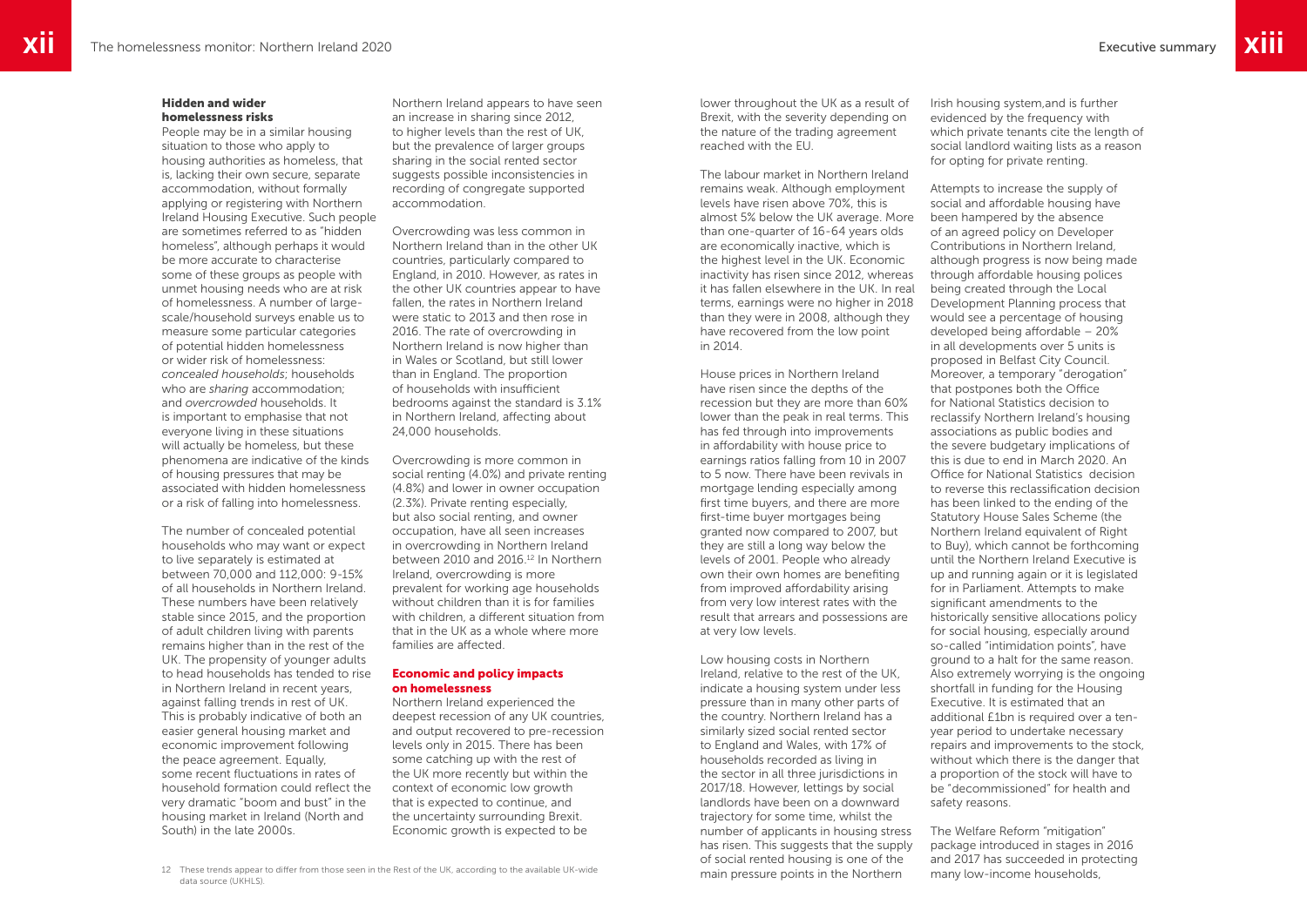especially social tenants, from significant reductions in their benefits to date, and is likely to have made a considerable contribution to keeping homelessness in Northern Ireland relatively stable, at least with respect to rough sleeping and temporary accommodation placements. However, this protection is due to come to an end in March 2020. The ending of protection from the Social Sector Size Criteria ("Bedroom Tax") for 34,000 tenants in the social sector poses a considerable risk that it will lead to rising arrears and ultimately to higher levels of homelessness, particularly in view of the mismatch between the social housing stock and bedroom requirements of smaller households as determined by the "Bedroom Tax". The option of using Discretionary Housing Payments is by no means an ideal way of addressing this issue, not least because of their budget-limited as well as discretionary nature.

The Work and Pensions and Northern Ireland Affairs Committees published their joint report on "*Welfare policy in Northern Ireland* " 13 on 9 September 2019. The key recommendation was that the mitigation package should be extended for a further four years beyond March 2020 and that this would include the Social Sector Size Criteria ("Bedroom Tax") and benefit cap mitigations as well as disability-related mitigation payments and mitigation for 16-year olds transitioning from Disability Living Allowance to Personal Independence Payments. Other recommendations include: making Discretionary Support Awards less restrictive (in particular, by removing a specific income ceiling); that the Secretary of State for Northern Ireland should make a statement to Parliament as soon as possible stating the Government's intention to pass legislation to extend the mitigation package in a Northern Ireland Budget

Act; undertaking an evaluation of split Universal Credit payments in Scotland to assess an appropriate model for Northern Ireland; halting the implementation of the UK-wide two-child limit on Universal Credit in Northern Ireland and reimbursing families already affected by this restriction. At the time of writing the Government response to these recommendations is awaited.

The private rented sector has grown enormously in Northern Ireland over the past 20 years and is now considerably larger than the social rented sector, albeit that its growth has moderated in recent years. Unlike tenants in the social sector, there has been no mitigation package to protect private sector tenants against the impact of the growing gap between Local Housing Allowance and contractual private rents. Recent research by Housing Rights provides a disaggregated analysis of the situation that shows in only 5 out of the 40 broad rental market area propertytype combinations are 20% or more of the properties available to let at below the Local Housing Allowance rate, a rate which should reflect the 30th percentile. Nonetheless, there is little evidence of "no fault" evictions becoming a dominant cause of homelessness, with the loss of rented accommodation cited as a reason for homelessness acceptances in only a relatively modest proportion of total full duty applicant cases (13%), albeit that this category has exhibited a large proportionate increase over the past decade. This paints a very different picture to the massive expansion in the numbers made homeless by the ending of private tenancies witnessed in England since 2010, although the full roll-out of Universal Credit, and the fast approaching so-called "cliff edge", if and when the welfare reform mitigation package ends, may see that position change.

In 2017, the "Northern Ireland Housing Executive Homelessness Strategy 2017-22" was published. $14$  together with a "Housing Executive Led Action Plan".15 This Homelessness Strategy was informed by an independent evaluation of the previous (2012- 2017) Strategy,<sup>16</sup> and a 2017 report by the Northern Ireland Audit Office, entitled "Homelessness in Northern Ireland". The Northern Ireland Audit Office called for stepped up action and co-ordination to meet Northern Ireland Housing Executive's targets for reducing homelessness, given rises in statutory homelessness over the period of the 2012-2017 strategy.<sup>17</sup> Together with the Action Plan produced by the Ministers for Social Development, Health and Social Care, and Justice, $18$  triggered by rough sleeper deaths in Belfast, the Northern Ireland Audit Office report has been credited with strengthening the new Homelessness Strategy's focus on prevention and housing-led solutions.

The Homelessness Strategy 2017-2022 has five core themes:

- 1. To prioritise homelessness prevention.
- 2. To secure sustainable accommodation and appropriate support solutions for homeless households.
- 3. To further understand and address the complexities of chronic homelessness across Northern Ireland.

- 14 NIHE (2017) *Homelessness Strategy for Northern Ireland 2017-2022: Ending Homelessness Together*, Belfast: Northern Ireland Housing Executive. Available at: https://www.nihe.gov.uk/Documents/ Homelessness/homelessness-strategy-northern-ireland-2017-2022.aspx?ext=.
- 15 Chapter 5 of NIHE (2017) *Ending Homelessness Together: Homelessness Strategy for Northern Ireland 2017-2022*, Belfast: Northern Ireland Housing Executive.
- 16 Summarised in NIHE (2017) *Ending Homelessness Together: Homelessness Strategy for Northern Ireland 2017-2022*, Belfast: Northern Ireland Housing Executive.
- 17 McMordie, L. and Watts, B. (2018) 'The Northern Ireland Audit Office Report on Homelessness: A Missed Opportunity', *European Journal of Homelessness*, 12(2), pp. 89-113.
- 18 Fitzpatrick, S., Pawson, H., Bramley, G., Wilcox, S. and Watts, B. (2016) *The Homelessness Monitor: Northern Ireland 2016*, London: Crisis.
- 19 NIHE (2017) *Homelessness Strategy for Northern Ireland 2017-2022: Ending Homelessness Together*, Belfast: Northern Ireland Housing Executive. Available at: https://www.nihe.gov.uk/Documents/ Homelessness/homelessness-strategy-northern-ireland-2017-2022.aspx?ext=.
- 20 NIHE (2019) *Chronic Homelessness Action Plan*, Belfast/Online: Northern Ireland Housing Executive. Available at: https://www.nihe.gov.uk/Documents/Supporting-Documents/RS-246-02-19-Chronic-Homelessness-Action-Plan-ACCE.aspx.



4. To ensure the right mechanisms are in place to oversee and deliver this

- strategy.
- services.

5. To measure and monitor existing and emerging need to inform the ongoing development of appropriate

Most of our key informants were fairly satisfied with the Strategy's content, and consistent with this, Northern Ireland Housing Executive reported that 90% of consultation responses on the draft Strategy endorsed its vision and objectives.<sup>19</sup> Especially well-received was the prioritisation of prevention in the Strategy, linked to the roll out of Northern Ireland's Housing Options approach, known as Housing Solutions and Support, which was generally welcomed, albeit that aspects of its operationalisation were considered problematic by some stakeholders. Moreover, the broadening of focus from shift from a "rough sleeping" to a "Chronic Homelessness Action Plan", brought forward by Northern Ireland Housing Executive as part of Year Two of its Strategy, received an enthusiastic reception.20 *However*, key informants echoed similar fears as in the 2016 Monitor around a potential implementation gap, exacerbated by a continued lack of new social housing supply (see above), Brexit-related anxieties, and suspension of the Northern Ireland Executive.

<sup>13</sup> Northern Ireland Affairs Committee (2019) *Welfare policy in Northern Ireland*: House of Commons. Available at: https://www.parliament.uk/business/committees/committees-a-z/commons-select/ northern-ireland-affairs-committee/inquiries/parliament-2017/welfare-policy-in-northern-irelandinquiry-17-19/.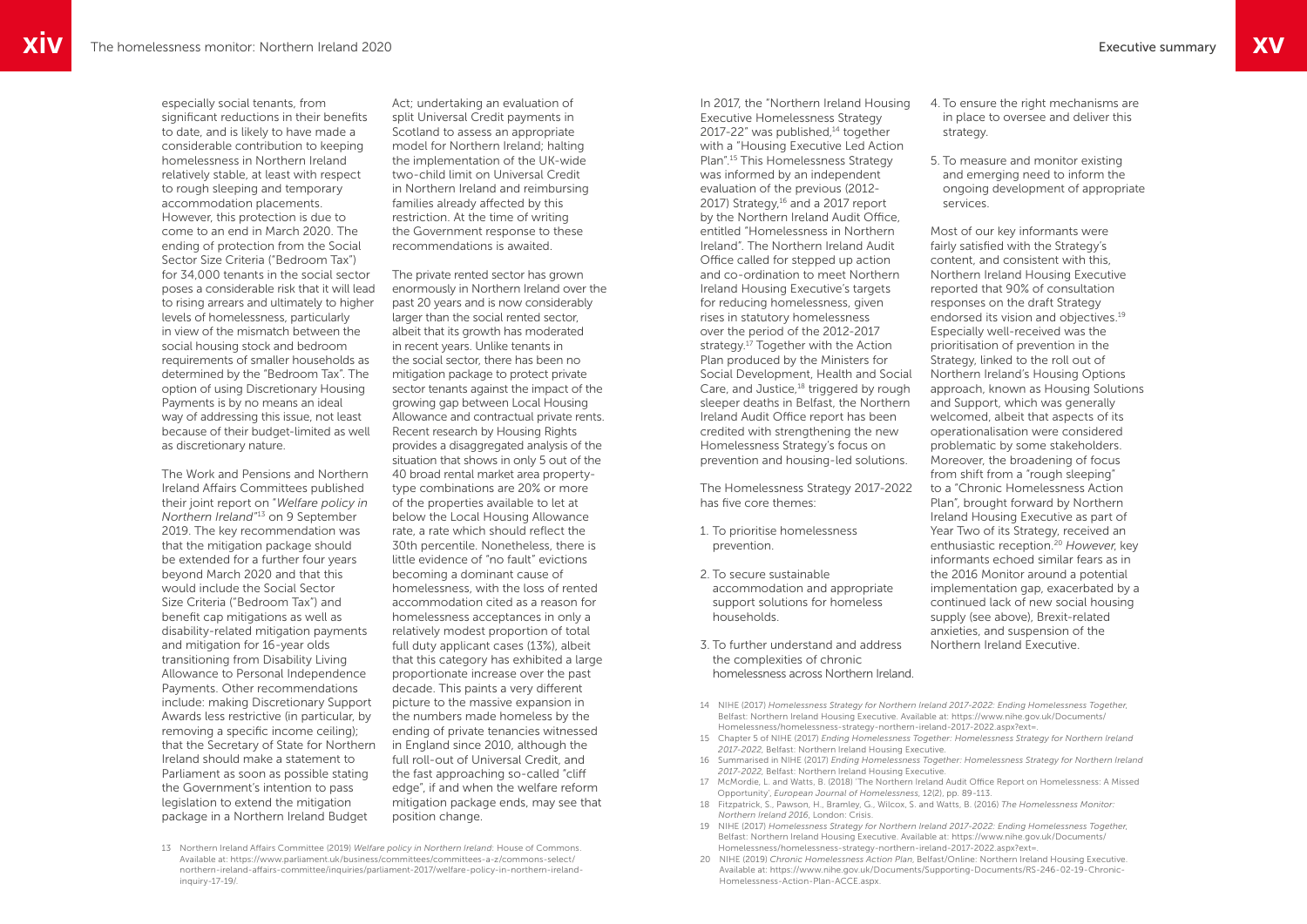An Inter-Departmental Action Plan 2017-18, published and led by Department for Communities, is intended to complement the new Northern Ireland Housing Executive Homelessness Strategy, by focusing on non-accommodation aspects of homelessness-related interventions.21 It sets out five priority areas: Health and wellbeing, including mental health and substance misuse; Education and awareness raising – children, young people, schools and providers; Support for those leaving places of care, including a range of institutions; Support for families, including those experiencing domestic violence; Employability, financial capability and access to benefits. A Year 1 report of the Action Plan for 2017-18,<sup>22</sup> and a Year 2 Action Plan for 2019-2020, have now been published.23 In the latter document it was acknowledged that a more outcome-focussed approach was required going forward.

This Inter-Departmental Action Plan stream of work was welcomed by key informants, especially the establishment of a pilot Homeless Healthcare Hub in Belfast, designed to provide outreach care to those who are sleeping rough or in hostel accommodation. However, not all key informants were persuaded by the focus of all of the actions in the Plan. For instance, a key action for Education is around developing a section of the Active Citizenship curriculum for school children that

- 21 DfCNI (2017) *Inter-Departmental Homelessness Action Plan: Priorities and Actions for 2017–2018*, Belfast/Online: Department for Communities. Available at: https://www.justice-ni.gov.uk/sites/default/ files/publications/communities/dfc-inter-departmental-homelessness-action-plan.pdf.
- 22 DfCNI (2018) *Interdepartmental Homelessness Action Plan 2017–18: Year 1 Report*, Belfast/Online: Department for Communities. Available at: https://www.justice-ni.gov.uk/sites/default/files/publications/ communities/dfc-inter-departmental-homelessness-action-plan-year1-report-1718.pdf.
- 23 DfCNI (2019) *Interdepartmental Homelessness Action Plan 2019–20: Year 2 Action Plan*, Belfast/Online: Department for Communities. Available at: https://www.justice-ni.gov.uk/sites/default/files/publications/ communities/dfc-inter-departmental-homelessness-action-plan-year2-report-1920.pdf.
- 24 DSD (2015) *Review of Supporting People: Final Report*, Belfast: Department for Social Development. Available at: https://www.communities-ni.gov.uk/sites/default/files/publications/dsd/review-ofsupporting-people-report.PDF ; DSD (2016) *Action Plan for the Implementation of the Supporting People Review*, Belfast: Department for Social Development.
- 25 DSD (2015) *Review of Supporting People: Final Report*, Belfast: Department for Social Development. Available at: https://www.communities-ni.gov.uk/sites/default/files/publications/dsd/review-ofsupporting-people-report.PDF.
- 26 Fitzpatrick, S., Pawson, H., Bramley, G., Wood, J., Watts, B., Stephens, M. and Blenkinsopp, J. (2019) *The Homelessness Monitor: England 2019*, London: Crisis.



encompasses issues linked with homelessness, but was criticised by some key informants as not being sharply focussed enough on those young people at highest risk.

As reported in the last Homelessness Monitor in 2016, Department for Communities led a Supporting People review published in November 2015<sup>24</sup> which recommended moving away from primarily accommodationbased provision to more floating support models. A new strategic commissioning approach was also intended to rationalise floating support and other Supporting Peoplefunded services, with a focus on the achievement of better value for money via competitive selection. In September 2018, Department for Communities published at Action Plan for the Implementation of this Supporting People review.<sup>25</sup> There have been no cuts to the Supporting People budget in Northern Ireland on anything like the scale seen in England,<sup>26</sup> but funding levels have been static since 2008, with no inflation-related uplift, so in real terms there have been yearon-year reductions. On the other hand, the ring fence round Supporting People funding, now removed in both England and Scotland, currently remains in place in Northern Ireland, a fact welcomed by voluntary sector providers, though this is now under review.

### Conclusion

This year's Homelessness Monitor, the last in the current series, was written at a moment of great uncertainty in Northern Ireland. Even more than the rest of the UK, Northern Ireland faces economic, social and political consequences arising from Brexit, with much depending on the success of the special arrangements envisaged. Coupled with the policy and legal stasis introduced by the collapse of the Northern Ireland Assembly in January 2017, it is remarkable that we are able to report on at least some positive developments on homelessness since the last Monitor in 2016, not least the roll-out of Housing Solutions and Support across the jurisdiction. However, the potential ending of the welfare reform mitigation package in March 2020 is clearly a very significant and urgent concern, and so too is the growing pressure on the (already modest) social housing supply in Northern Ireland. The potentially deleterious homelessness impacts of these twin developments are obvious and worrying.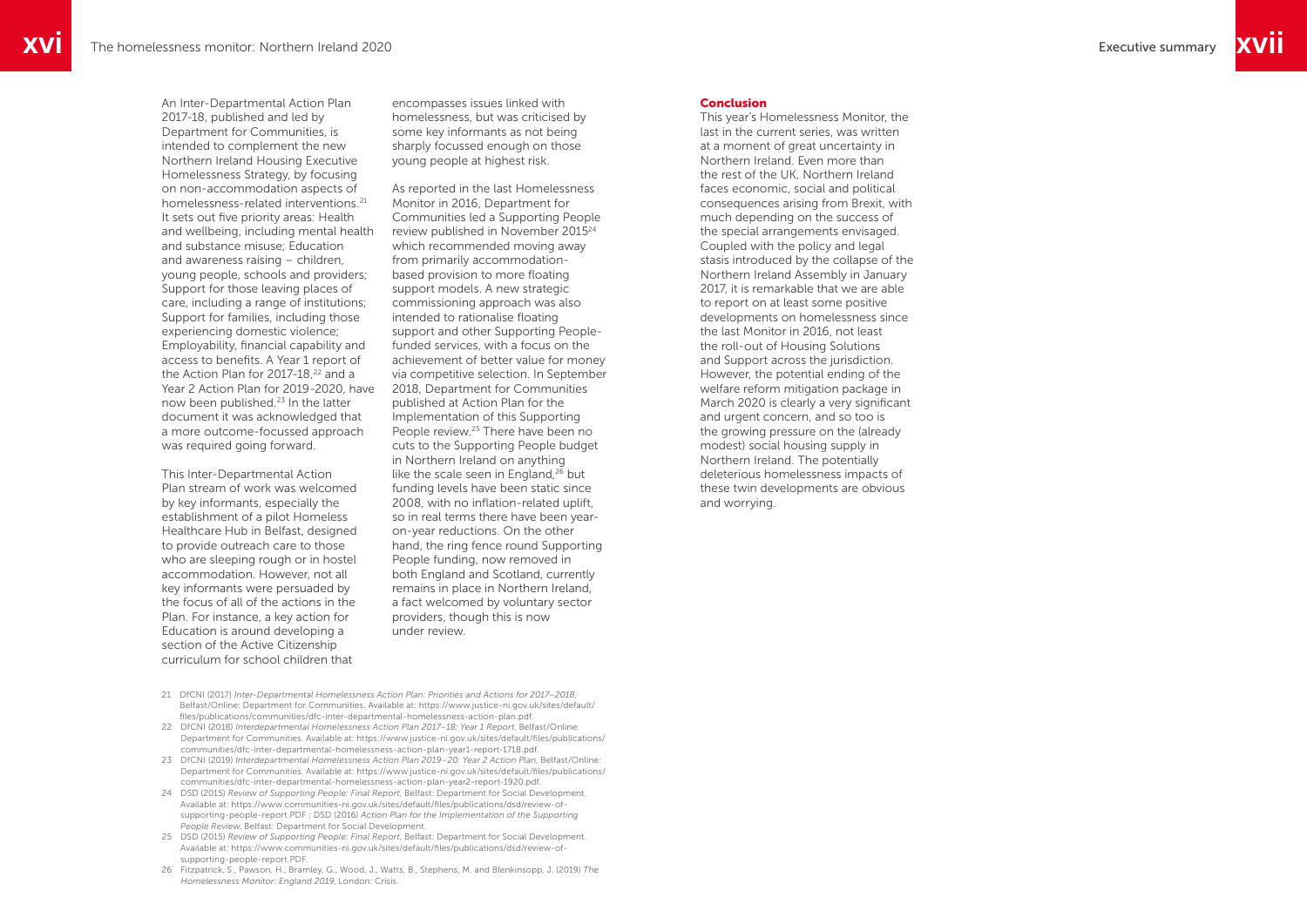